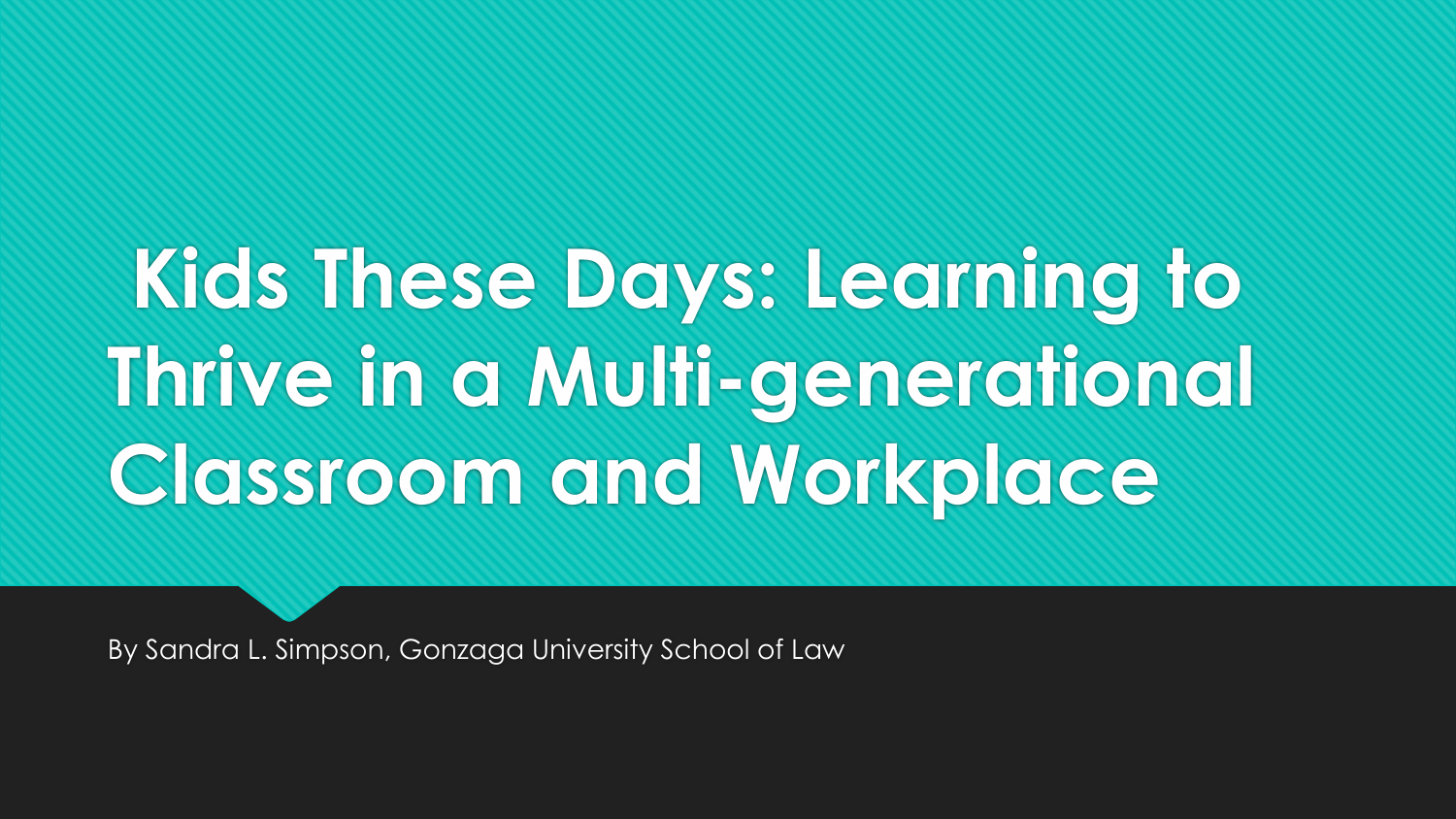

- According to our records, how long have people been whining about the new generation of young people?
	- A. Since the millennials arrived on the work scene, so about 27 years
	- B. Since the greatest generation, post WWII, so about 72 years
	- C. Since the time of Horace, the Roman poet who lived from 65 BC to 8 BC, so about 2050 years.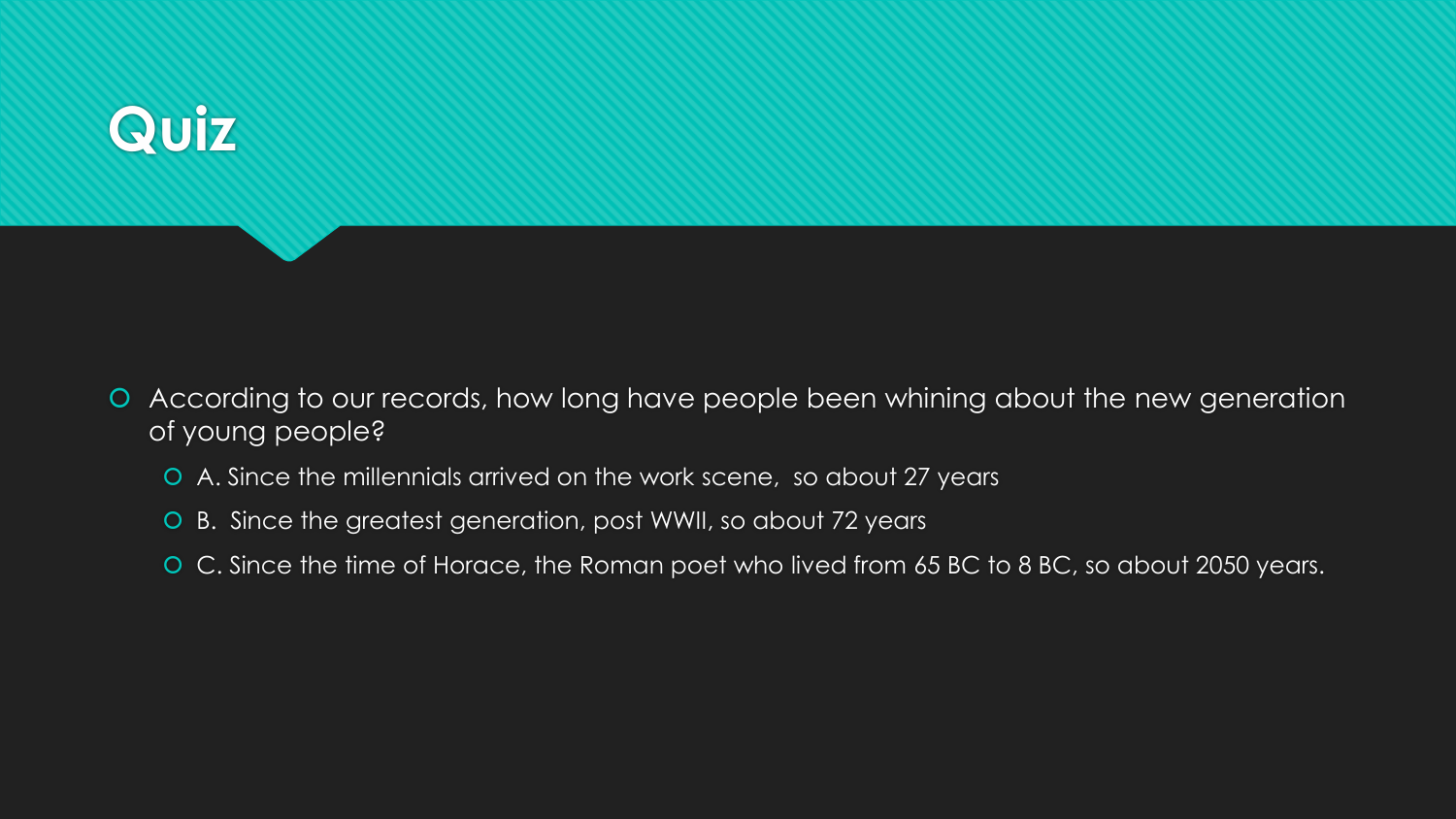## **what year were these quotes were written?**

- O 1. "The Chairman alluding to the problem of young people and their English said his experience was that many did not seem able to express or convey to other people what they meant. They could not put their meaning into word, and found the same difficulty when it came to writing."
- 2. "[Young People] are high-minded because they have not yet been humbled by life, nor have they experienced the force of circumstances."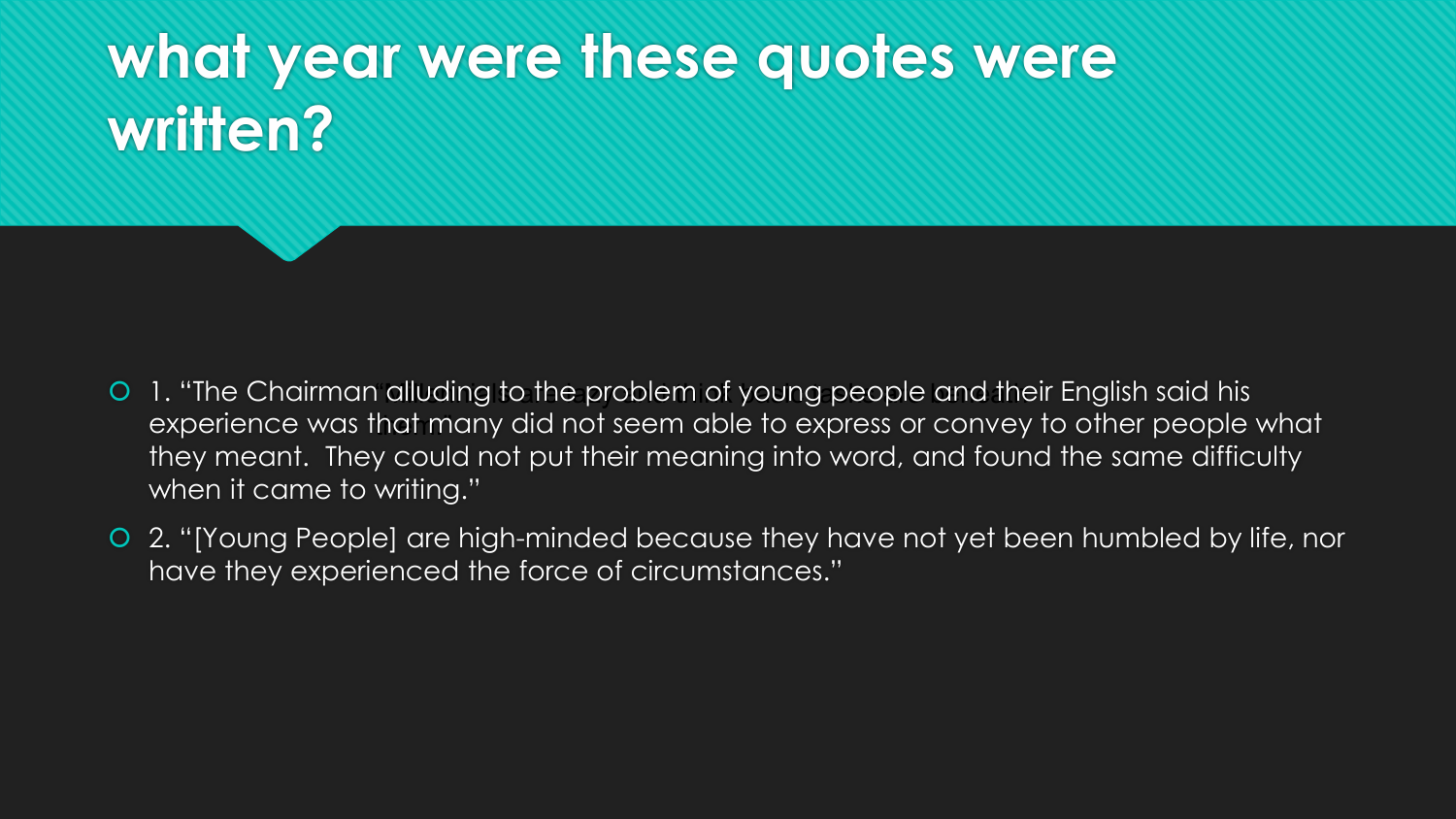## **More examples to delight and surprise you**

- 3. "What really distinguishes this generation from those before it is that it's the first generation in American history to live so well and complain so bitterly about it."
- 4. "They think they know everything, and [they] are always quite sure about it."
- 5. "We defy anyone who goes about with his eyes open to deny that there is, as never before, an attitude on the part of young folk which is best described as grossly thoughtless, rude, and utterly selfish."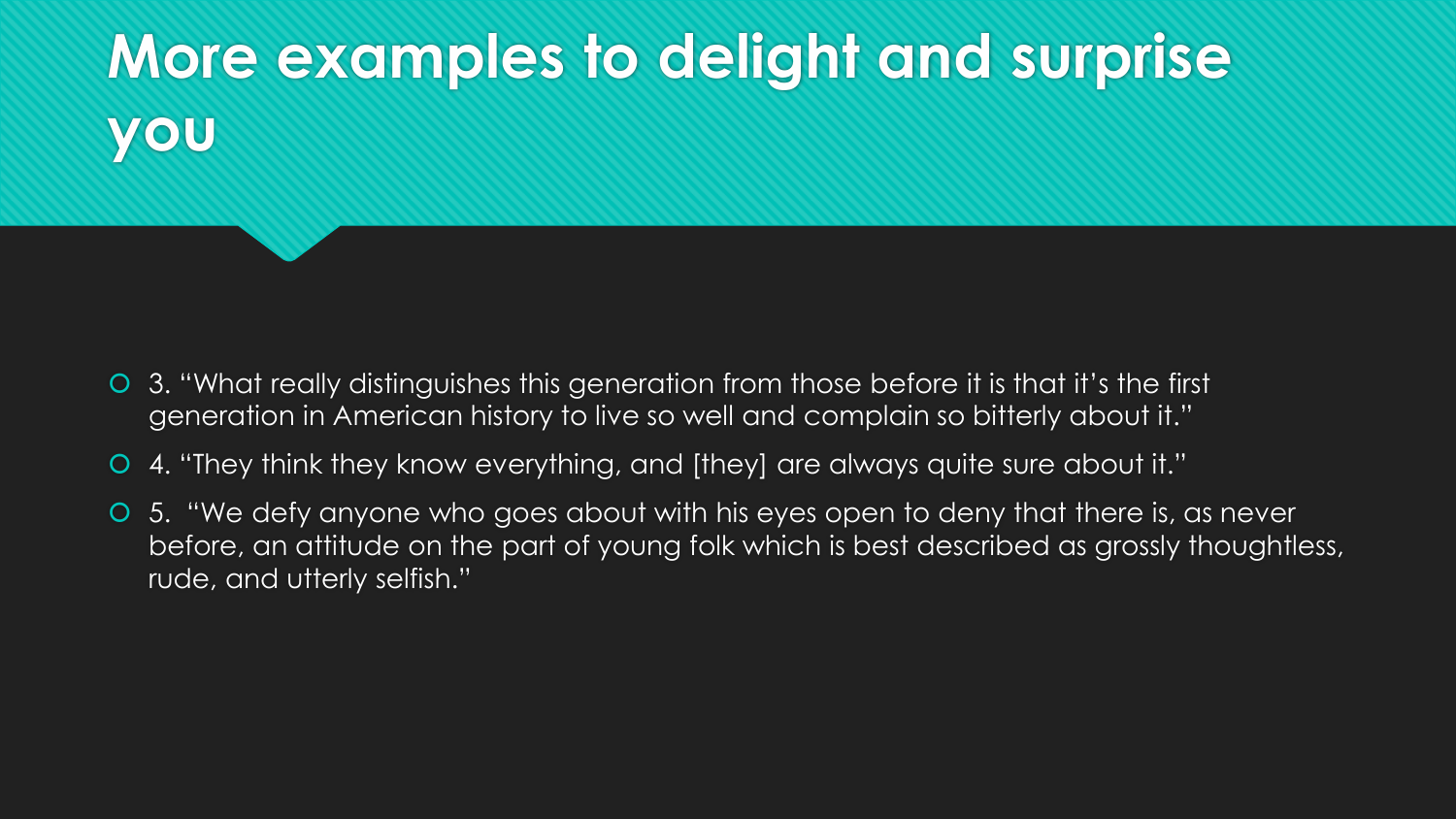

- Gaining an understanding and appreciation for all generations
- Get us thinking about our own opinions about the students in our classrooms and the colleagues in our buildings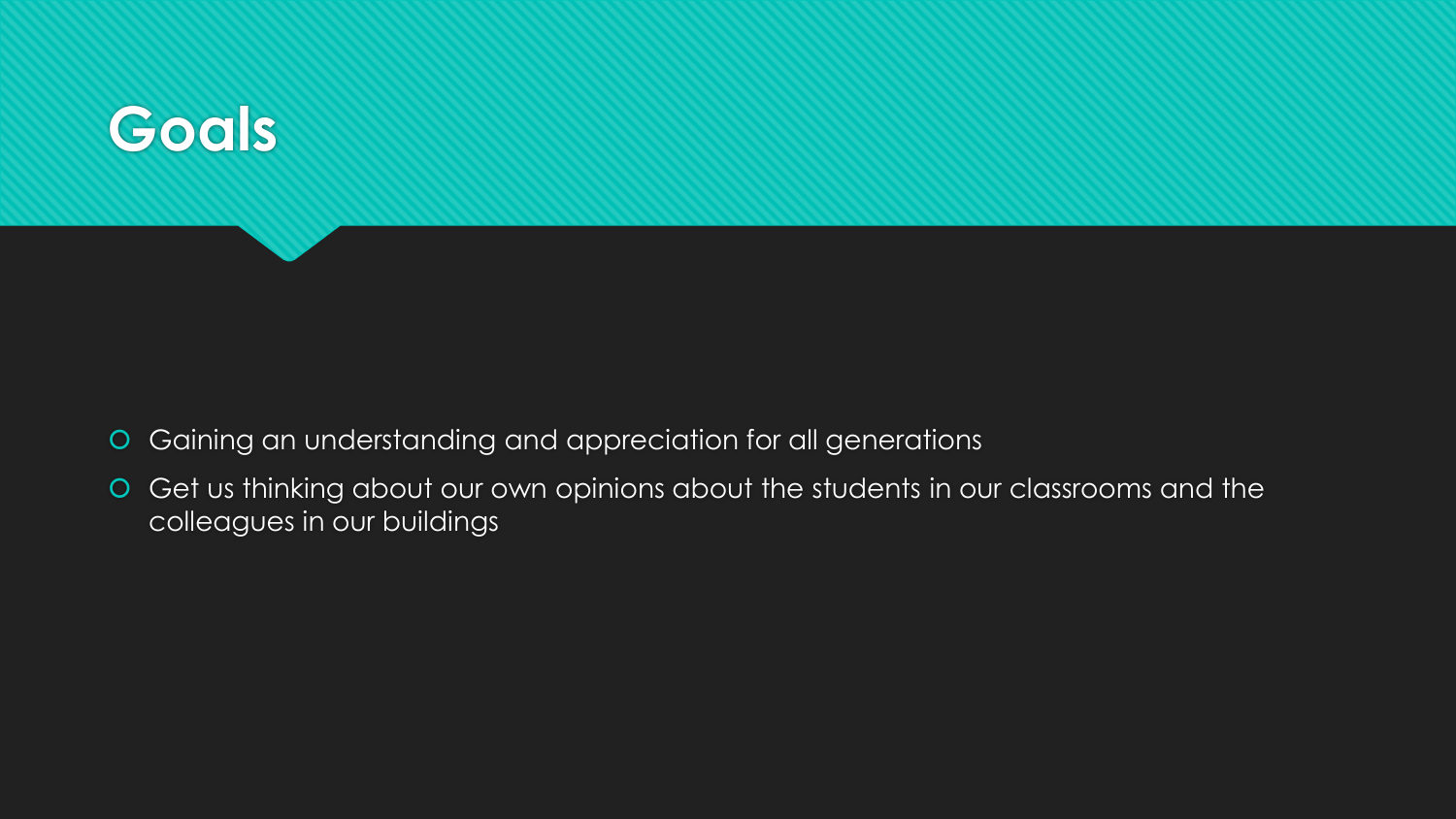#### **Of what generation do you belong?**

Generations at a Glance

| <b>BIRTH YEARS</b>         | <b>ALSO CALLED</b>                             | <b>DEFINING MOMENTS</b>                                         |                                                           |
|----------------------------|------------------------------------------------|-----------------------------------------------------------------|-----------------------------------------------------------|
| <b>GREATEST GENERATION</b> |                                                |                                                                 |                                                           |
| 1901-1924                  | "GI Generation"                                | · World War I<br>• Roaring Twenties                             | • Great Depression                                        |
| <b>TRADITIONALISTS</b>     |                                                |                                                                 |                                                           |
| 1925-1945                  | "Silent Generation"                            | · Great Depression                                              | · World War II                                            |
| <b>BABY BOOMERS</b>        |                                                |                                                                 |                                                           |
| 1946-1964                  | "Boomers"                                      | · JFK Assassination<br>• Civil Rights<br>· Vietnam<br>· Hippies | · Sexual Revolution<br>• Moon Landing<br>· American Dream |
| <b>GENERATION X</b>        |                                                |                                                                 |                                                           |
| 1965-1981                  | "Baby Busters"<br>"Gen-Xers"                   | • Challenger<br>Explosion<br>· Berlin Wall                      | · Divorce<br>$\bullet$ MTV<br>• Latchkey Kids             |
| <b>MILLENNIALS</b>         |                                                |                                                                 |                                                           |
| 1982-2000                  | "Echo Boomers"<br>"Generation Y"               | • 9/11 attacks<br>$\bullet$ Y2K                                 | · School shootings<br>· Social media                      |
| <b>iGEN</b>                |                                                |                                                                 |                                                           |
| 2001-Present               | "Homelanders"<br>"Screeners"<br>"Generation Z" | · Great Recession<br>· Terrorism                                | • Technology                                              |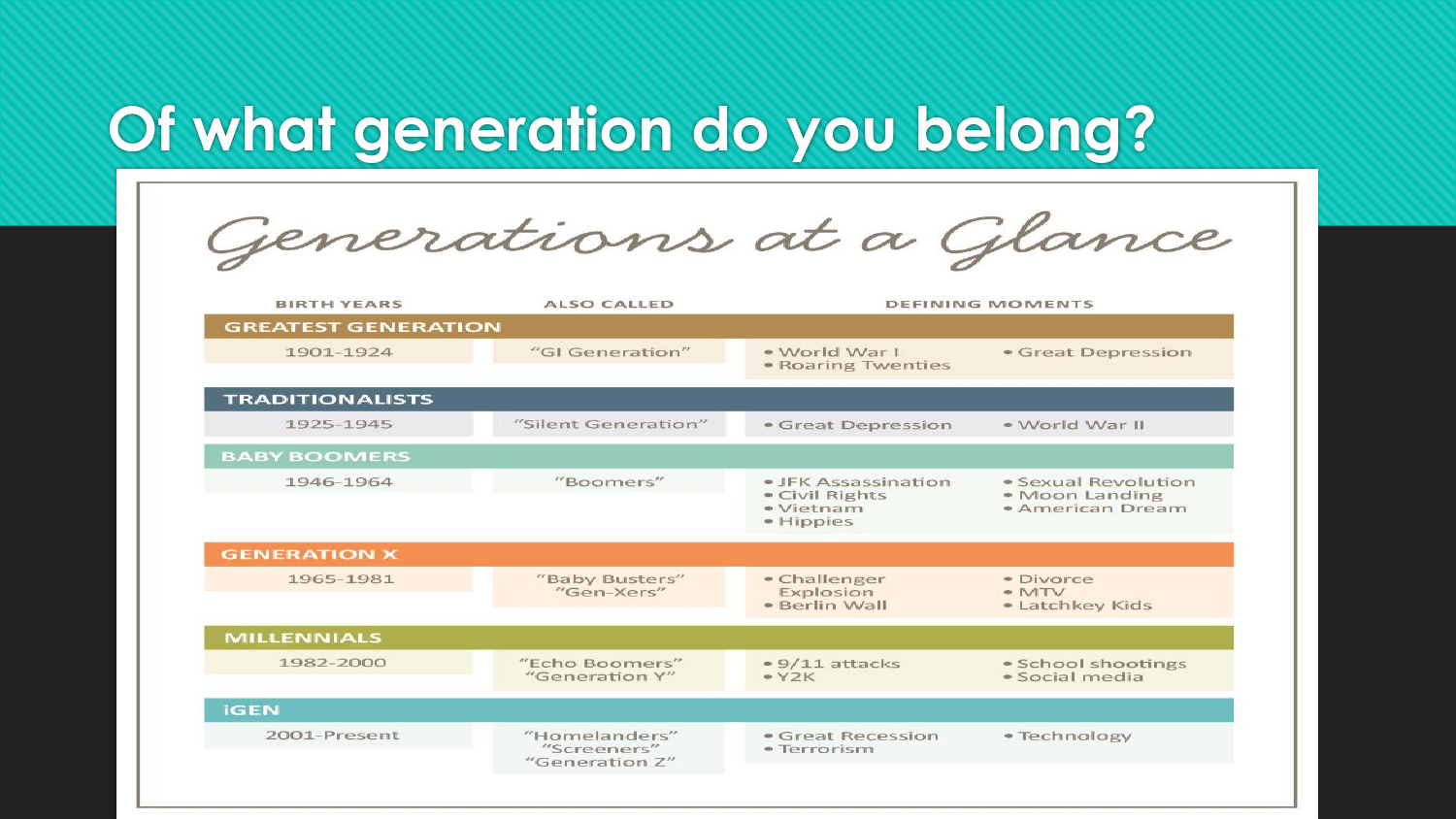# **New Law Students will be Millennials or GenZ until about 2026**

And then IGEN shows up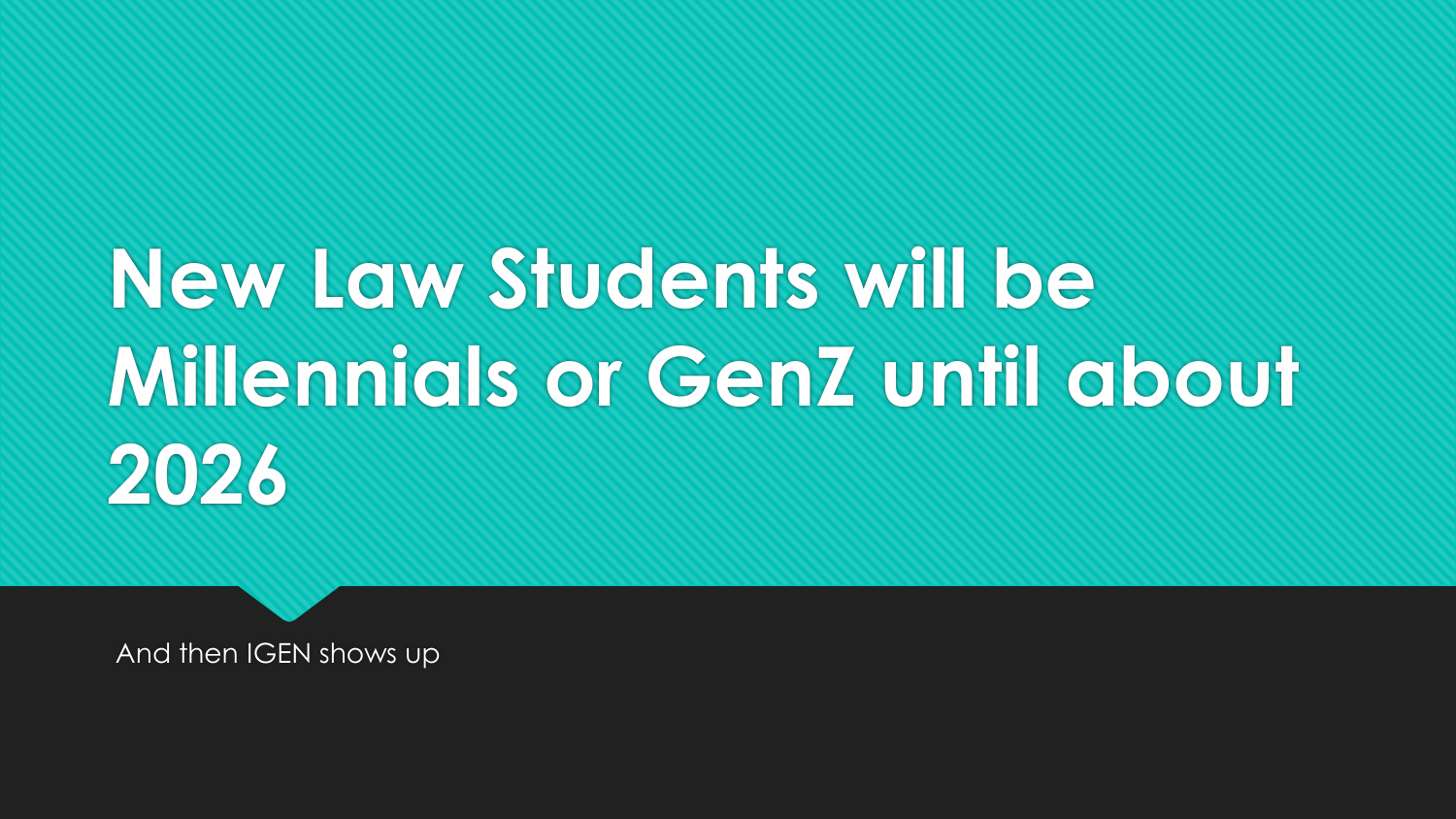### **Gen Z: Born after 1992**

- O How many people in this country were born after 1992?
- What shapes them?
- O How do they see themselves?
- O How do they see their peers?
- Aversion to risk?
- O What are their goals?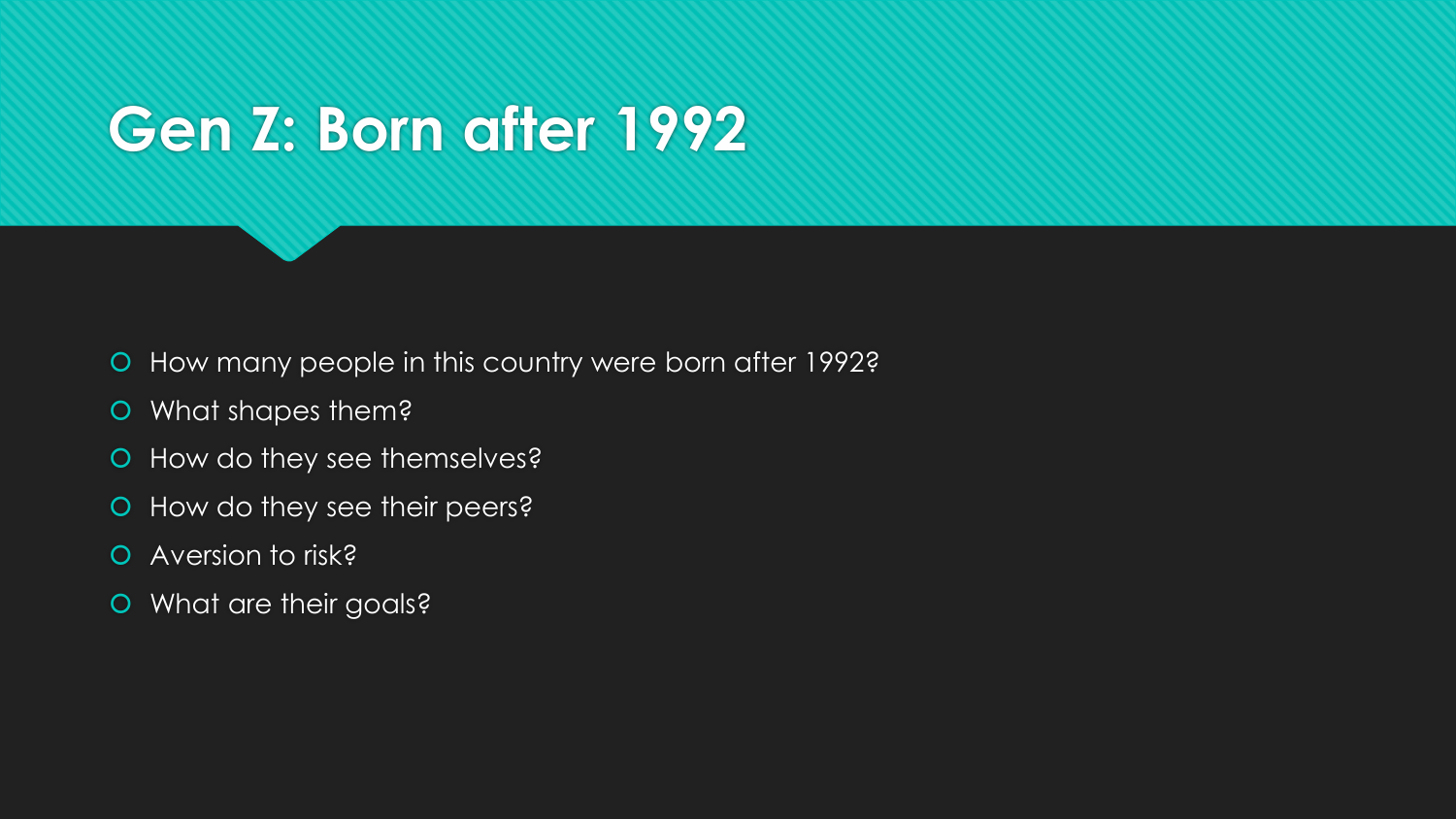### **Studies of GenZ show us they have:**

- Lowest reported self-esteem
- Lowest rate of reported coping skills for life, relationships, and graduate school
- Lowest rate of patience
- Lowest rate of deeply formed, meaningful personal relationships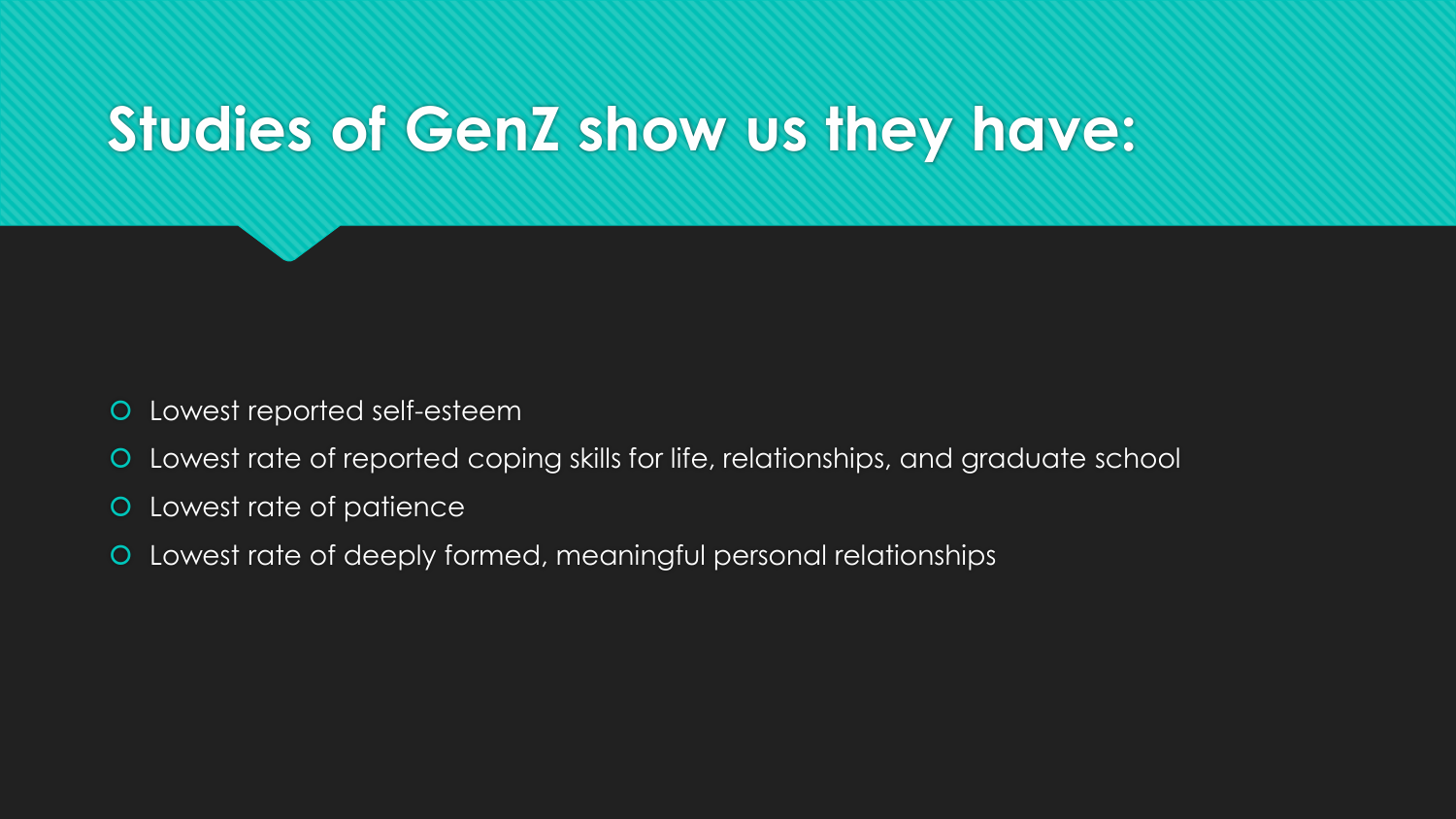### **Fault? Not theirs**

- O Technology
- O Parenting
- **O** Instant Gratification
- Corporate and Academia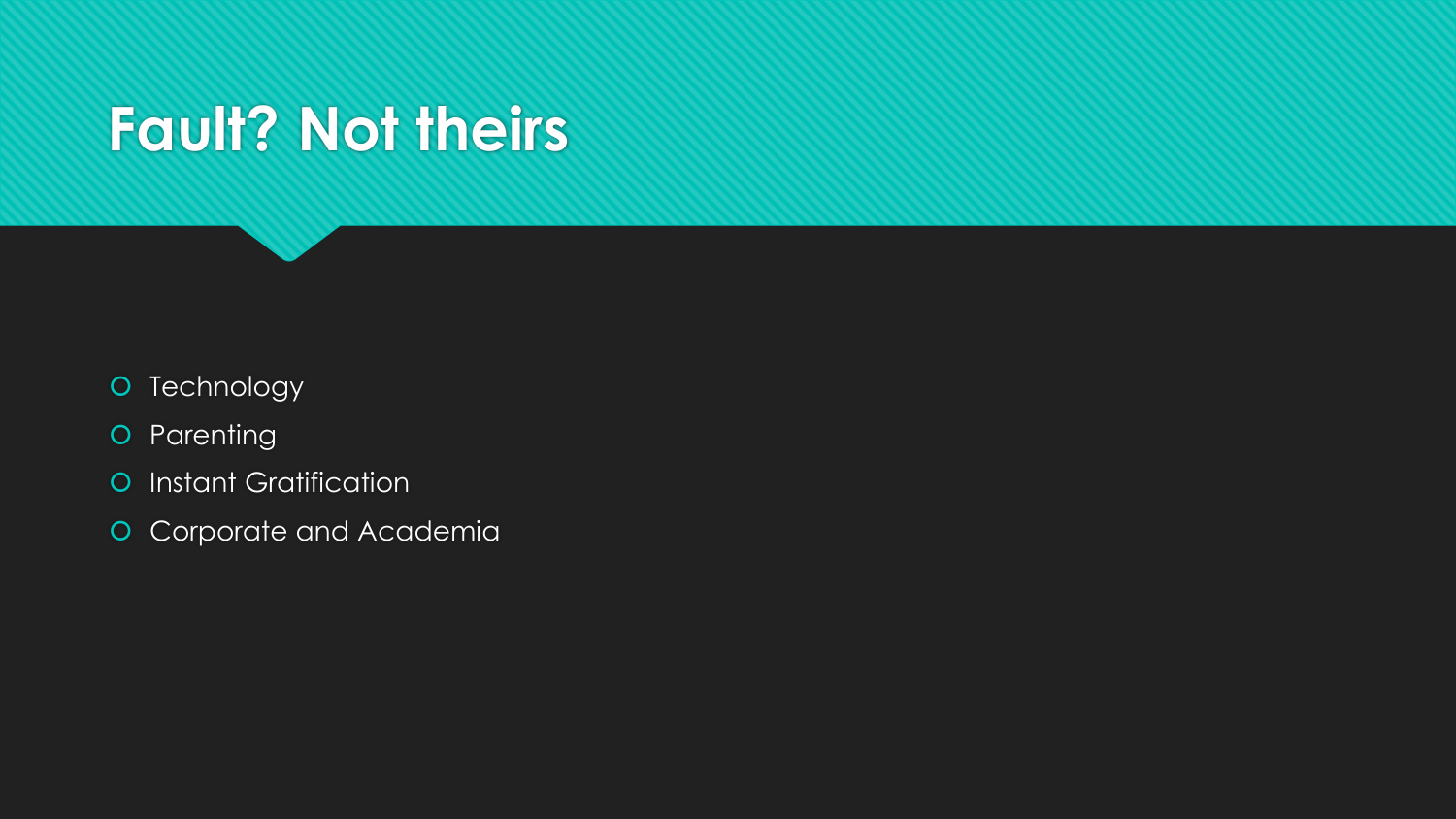# **We need to harness the talent and the energy.**

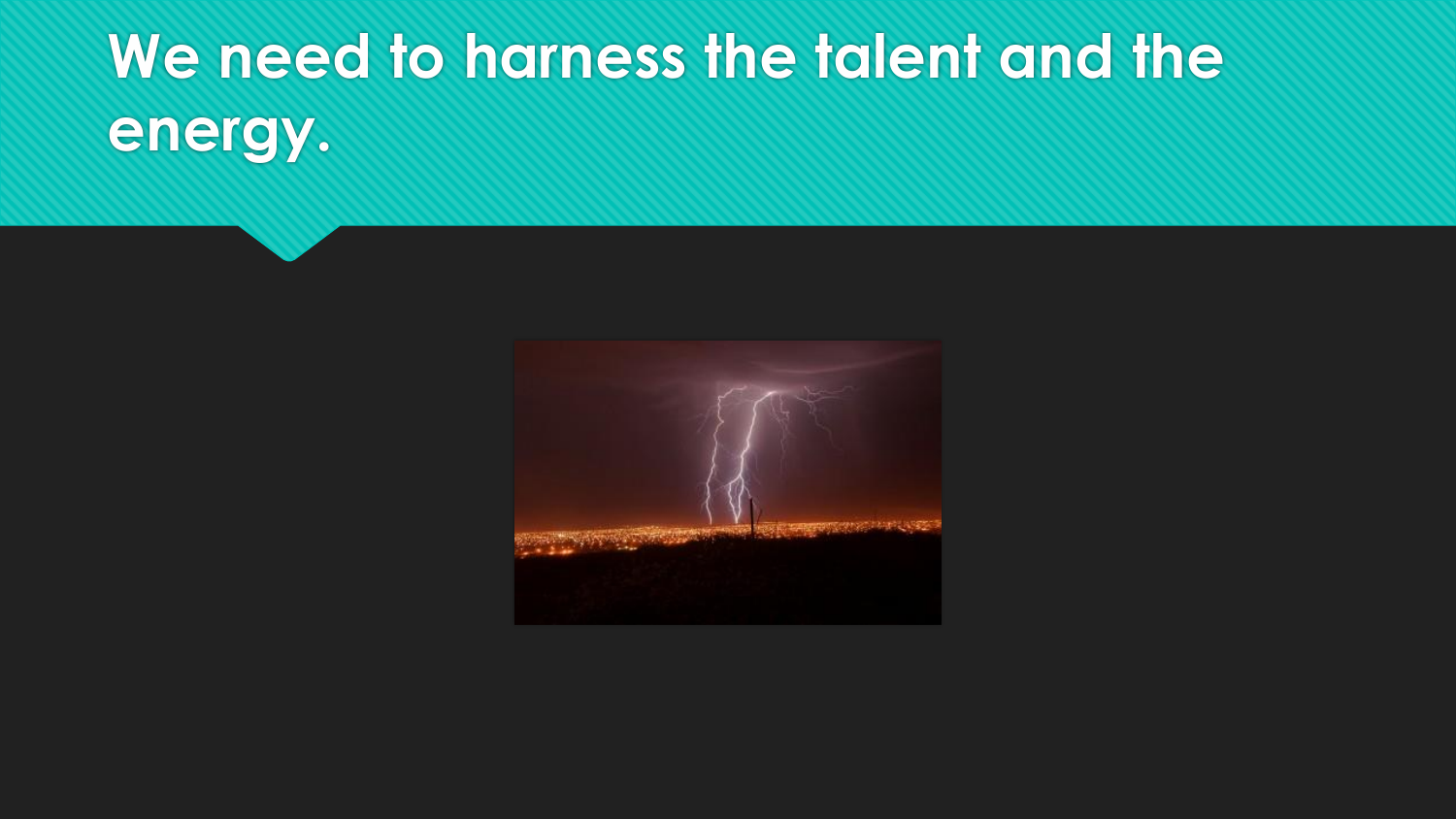### **Next steps?**

- **O** Provide transparency whenever possible
- **O** Help them develop their skills
	- Give them face-to-face feedback and frequent evaluations
	- Give them opportunities for professional development
- Encourage and use their technology skills
- Celebrate failure (yours and theirs)
- Give them opportunities for real success